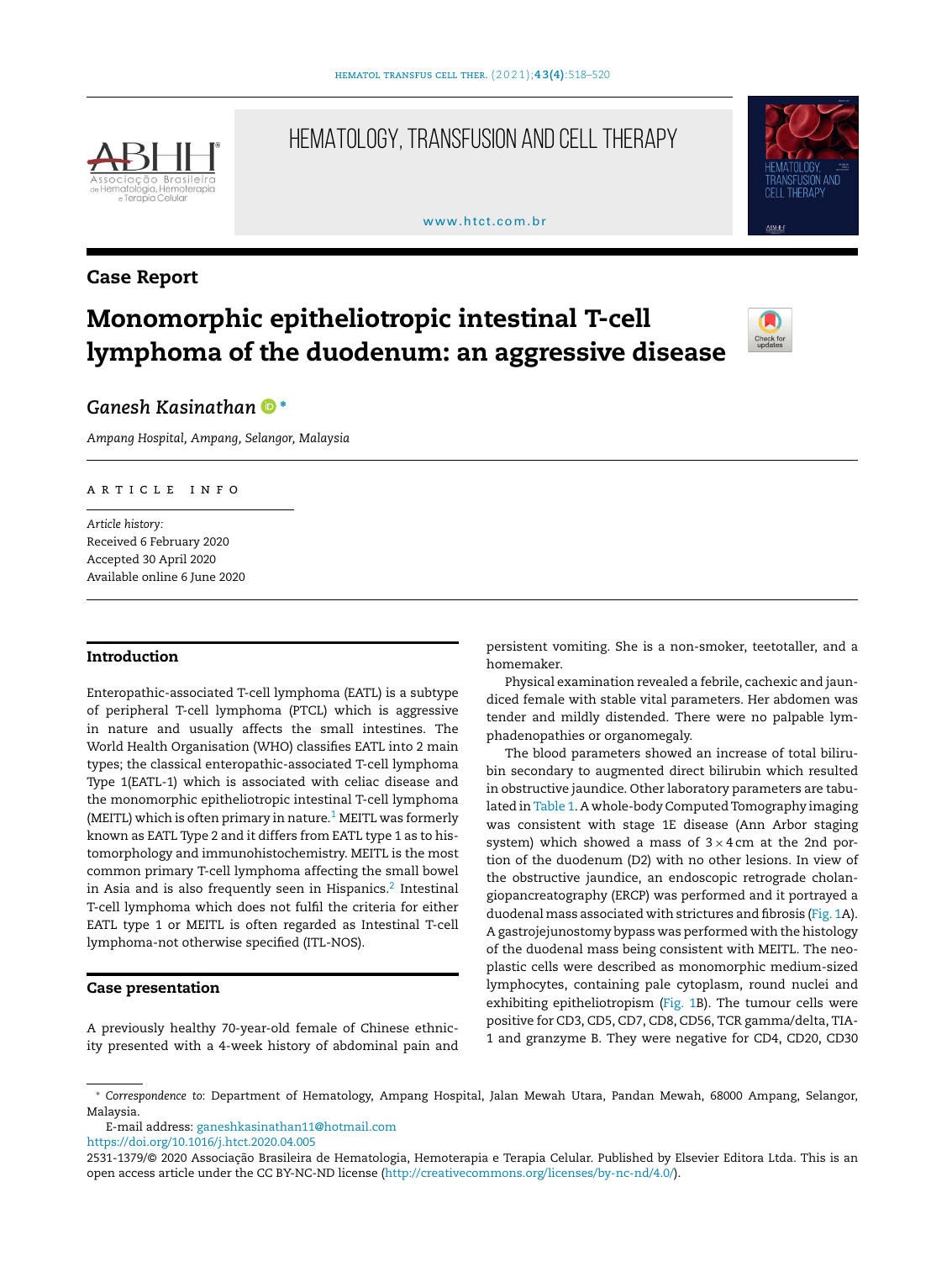<span id="page-1-0"></span>

| Table 1 - Tabulation of laboratory parameters.                                                                                                                                                                                                                               |                                                                                                                                                                                                                                                                                         |
|------------------------------------------------------------------------------------------------------------------------------------------------------------------------------------------------------------------------------------------------------------------------------|-----------------------------------------------------------------------------------------------------------------------------------------------------------------------------------------------------------------------------------------------------------------------------------------|
| Laboratory parameters                                                                                                                                                                                                                                                        | Values (unit and<br>normal range)                                                                                                                                                                                                                                                       |
| Haemoglobin<br>Total white cell count<br>Platelet<br>Creatinine<br>Total bilirubin<br>Direct bilirubin<br>Alanine aminotransferase<br>Lactate dehydrogenase<br>Serum albumin<br>Anti-HIV-1,2<br>Epstein Barr virus serology<br>Human T-cell lymphotropic<br>virus-1 (HTLV-1) | $8.7$ (13.5-16.5 g/L)<br>16 (4-10 $\times$ 10 <sup>9</sup> /L)<br>220 (150-400 $\times$ 10 <sup>9</sup> /L)<br>92 (40-100 μmol/L)<br>155 (0-21 μmol/L)<br>$122$ (<5 $\mu$ mol/L)<br>85 (0-40 U/L)<br>650 (90-180 U/L)<br>26 (35-51 g/L)<br>Not detected<br>Not detected<br>Not detected |

and Epstein Barr Virus encoded RNA (EBER). Ki67 proliferation index was 70%.

She was treated with 2 cycles of anthracycline based chemotherapy, CHOP (cyclophosphamide 750 mg/m², doxorubicin 50 mg/m<sup>2</sup>, vincristine 1.4 mg/m<sup>2</sup> and prednisolone 60 mg/m<sup>2</sup>). She was able to tolerate the chemotherapy without any adverse effects. However, she had worsening abdominal symptoms such as vomiting and abdominal distension while on CHOP chemotherapy. She also had worsening anorexia and night sweats. A repeated abdominal CT imaging showed a progressive enlarging mass of  $5 \times 6$  cm at the 2nd portion of the duodenum (D2) with multiple new intra-abdominal lymphadenopathies. An oesophagogastroduodenoscopy (OGDS) was performed with the repeated duodenal mass biopsy being consistent with MEITL. She was then salvaged with 2 cycles of gemcitabine and platinum-based chemotherapy (gemcitabine 1000 mg/m<sup>2</sup>, cisplatin 75 mg/m<sup>2</sup> and intravenous dexamethasome). However, she continued to have persistent abdominal symptoms and was increasingly cachexic. She subsequently developed upper gastrointestinal bleeding and succumbed to her illness within 4 weeks from the second chemotherapy salvage.

### Discussion

MEITL is very rare and makes up less than 5% of all gastrointestinal lymphomas. MEITL is twice more common in males than in females. It disseminates and has a poor prognosis with a median survival of 7 months. $3$  There has been no published case reports or literature on MEITL in Malaysia. This case highlights the imperativeness of clinicopathological correlation in the diagnosis and management of MEITL in an elderly Asian female who presents with obstructive jaundice and abdominal distension. MEITL is often a forgotten diagnosis as many clinicians and histopathologists are unaware of such a disease.

The main differential diagnoses for primary gastrointestinal lymphomas are; duodenal-type follicular lymphoma (D-FL), NK/T-cell lymphoma (NK/TCL) and T-cell lymphoproliferative disorders (T-LPD). D-FL and T-LPD are usually low grade and indolent with a low Ki67. $3$  [N](#page-2-0)K/TCL is frequently associated with Epstein Barr virus infection. Inflammatory disorders such as ulcerative colitis and lymphocytic colitis may also mimic the symptoms of MEITL.

Histomorphologically, the neoplastic cells in MEITL are described as monomorphic, small to medium-sized lymphocytes with pale cytoplasm, round nuclei and they exhibit epitheliotropism. They usually lack the inflammatory background which is frequently seen in the classical EATL type 1. The neoplastic cells are CD3+, CD4−, CD5−, CD8+, CD56+, CD30−, MATK+, EBER− and TCR-gamma delta+.[4](#page-2-0) Cytotoxic markers such as TIA-1, granzyme B and perforin are also present.[4](#page-2-0)

There is no standardised therapy for MEITL. Most studies performed in Europe are tailored towards type 1 EATL and thus, the results cannot be extrapolated to MEITL. Furthermore, other studies available concentrate on PTCL in general without any specific mention on management of MEITL. However, regardless of EATL subtypes, both type 1 EATL and MEITL have a dismal prognosis. Treatment usually consists of a combination of surgery, chemotherapy, radiotherapy and autologous stem cell transplantation (ASCT). Anthracycline based polychemotherapy (cyclophosphamide, etoposide, vincristine and prednisolone) followed by up-front ASCT have been used with some improvement in overall



Fig. 1 – (A) ERCP shows a calcified duodenal mass associated with strictures and fibrosis. (B) Duodenal tissue histology shows monomorphic medium-sized lymphocytes with abundant pale cytoplasm, containing round nuclei and exhibiting epitheliotropism.